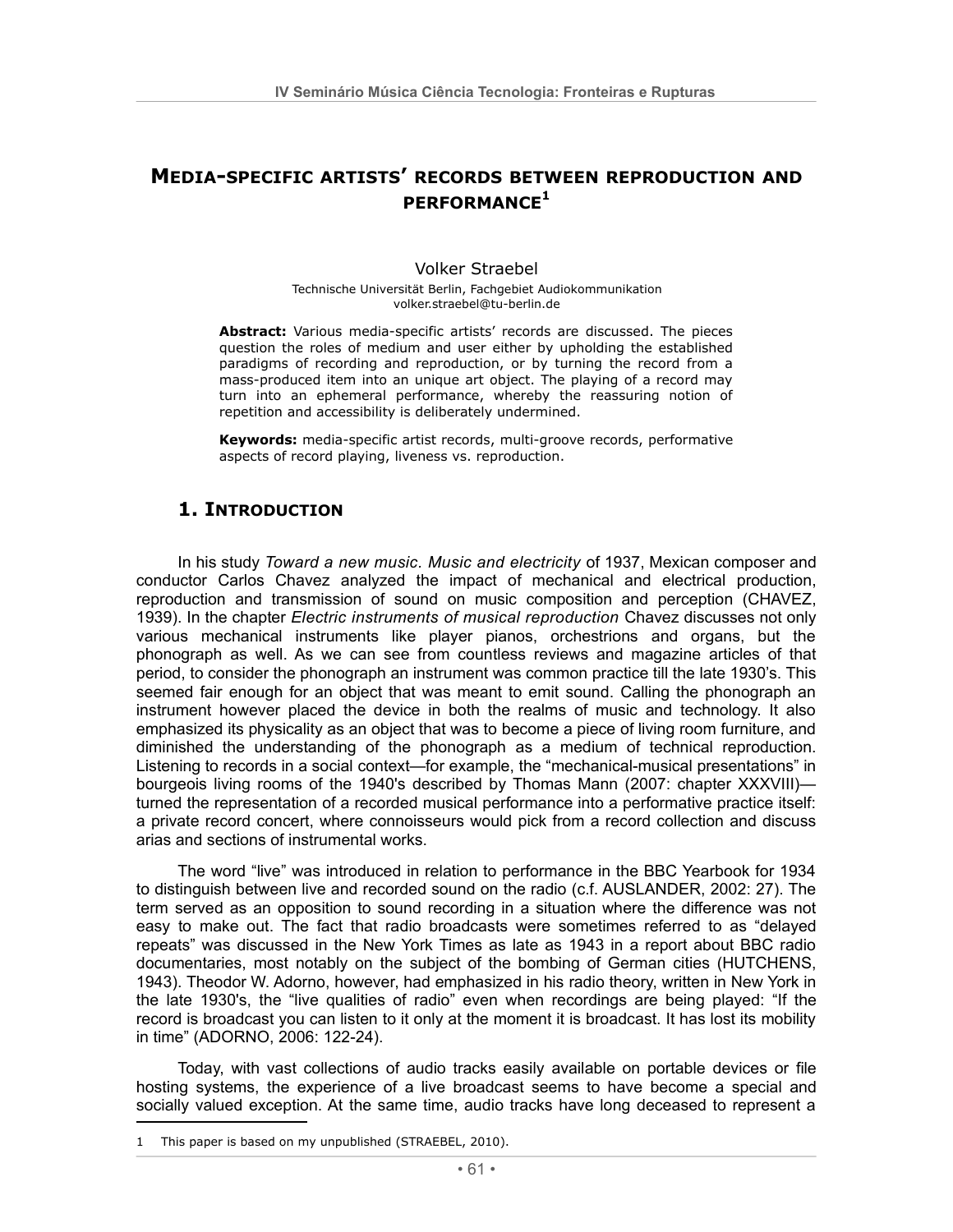live performance.<sup>2</sup> We have become used to media-music, a media-related practice of creating a musical reality in which production, reproduction and perception blur (GROSSMANN, 1997). Yet, media-music is not limited to digital media. In this paper, I will discuss works specifically created for gramophone records, thereby adding to earlier research on media-specific music for compact disc (cf. Straebel, 2009). My aim is to survey different approaches that question the playing of a record as a representation of music stored on that media, thereby turning the plaving of a record into a live performance.

## **2. SOUND PRODUCTION**

From early on, several attempts have been made to establish gramophone-specific music. In 1922, Bauhaus artist László Moholy-Nagy suggested creating "new, not yet existing sounds and tone-relations" by means of cutting synthetic curves into a wax record, a suggestion he most likely never realized. According to Moholy-Nagy, the "scratch-handwriting" would have been a method of sound synthesis that turned the gramophone from a medium of reproduction into a medium of production (MOHOLY-NAGY, 1922).

In 2010, Swiss composer and percussionist Martin Lorenz adapted Moholy-Nagy's approach and cut short, rectangular lines onto a record groove that contained sine-tones every now and then. His Loop 06 (Fig. 1) presents either single scratches, groups of four or twenty rather equidistant cuts, or groups of scratches that thin out over time, thereby creating a descending glissando. The percussive scratch-sounds never overlap with the sine wave, which has a frequency of 1333hz, or as Lorenz emphasizes, 40 times the disk's frequency of rotation. While the spiral groove with the sine-tones was pressed in a regular way, Lorenz cut the scratches on each record by hand and created an edition of ten records. The scratches follow a score and should vary only slightly, just as every performance of a score differs slightly from any other (LORENZ, 2010, 2012).



Fig. 1: Martin Lorenz, Loop 06 (2010). Edition of 10 unique single-sided LP records.

Anthropologist Edmund Carpenter has described this shift in perception of recording among American youths in  $\mathcal{P}$ the early 1970s: "They don't relate recorded music back to performance. That music [...] is complete, no mere shadow of some distant original." (CARPENTER, 1973: 45-47).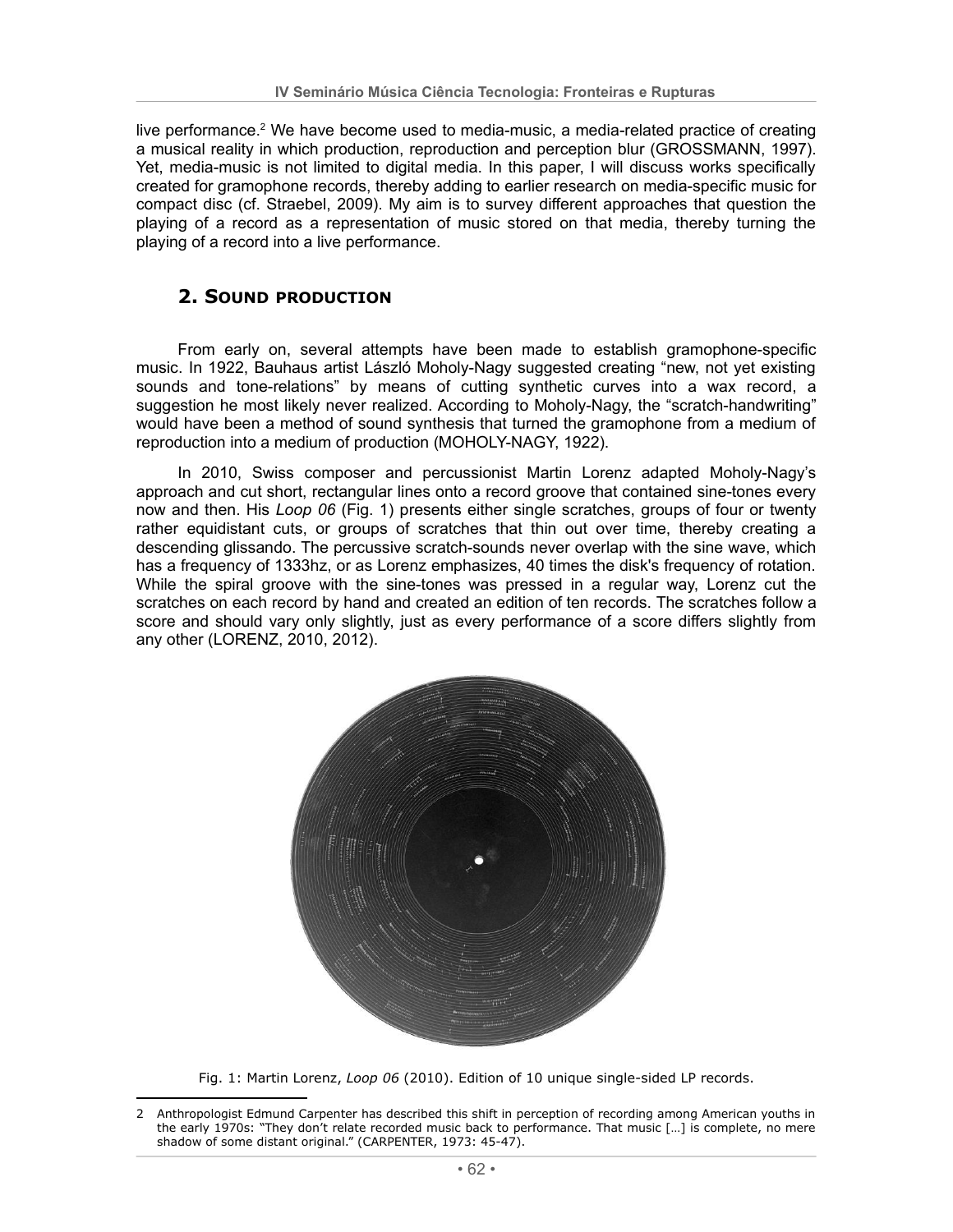With Loop 06 and other similar works. Martin Lorenz not only turned the gramophone from a medium of reproduction into a medium of production, he also created unique records that represent always unique realizations of a rhythmical score. To speak of an edition as an edition of art prints is misleading, since each record is unique.

#### 3. THE SOUND OF RECORDS

One of the aims of sound reproduction is to have the medium vanish from the listener's awareness. Given the limitations of sound recording in the 1930's in terms of sound quality and playback duration, it comes as a surprise that reviewers claimed "[w]hat one hears on the modern instruments [i.e. the gramophones] is actually the performance of the artists themselves" (AUGUST, 1931: 143). The music listener's ability to experience sounds in reference to the *intention* of acoustic emanations, i.e. taking a heavily distorted violin sound for the in-person playing of a violin, allowed one to disregard the rather poor sonic reality.

In other words, listening to records, even to the high-fidelity long playing record, requires one to adopt a basic practice: the mental disregard of distortion and surface noise. This unspoken agreement became the subject of Roger Miller's single Pop Records/Evolving (1984/85). One side consists of a collage of sounds of the grooves before or between music tracks of used records. For the uninformed listener, it takes a while to realize that what one hears is not the surface noise of the record itself  $-$  the actual noise, if you will  $-$  but recorded noise of other records.

To devote a record to the unintended noise that unavoidably accompanies the use of that very medium re-establishes the listener's awareness of the medium. Miller didn't present a blank groove that had enabled us to listen to the medium itself. Instead, here the medium is the music. In terms of media studies we might call this approach auto- or self-remediation.

### **4. USING RECORDS**

Other artists addressed the record medium's implications as well, but rather focused on how the record is handled. The record listener interacts with the medium in different ways. For example, one has to adjust the turntable to the desired play back speed. The speed is usually implied by the record's size, with 45 rpm for singles and maxi-singles and 331/<sub>3</sub> rpm for long playing records. So, with Rob Wortman's A Child's Garden of Noise (WORTMAN, 1994) the listener gets fooled twice when the cover of the single carries the mark "45", but the transparent record produces Mickey Mouse voices at this speed. Stopping the record, adjusting speed and restarting is not so much an annoyance as the result of an aesthetic confusion. Am I supposed to listen to this record at obviously the wrong speed? Am I entitled to change the speed against the cover's indication?

Similarly, the listener gets confused when he or she is about to play the fourth side of the double LP set You're the Guy I Want To Share My Money With by Laurie Anderson, John Giorno, and William S. Burroughs (1981). Not mentioned on the record sleeve and impossible to visually detect on the record itself, the grooves of the three tracks on this side are interlocked. Therefore, it is pure coincidence which of the three interweaved spirals get actually played.

The record Various 500 Lock-Grooves by 500 Artists (1998) finally pushes the concept of the multi-grooved or multi-sided record to its extreme. It presents 250 concentric loops on each side, which makes it impossible to locate and play a certain track. At the same time, the listener cannot simply play the whole side and wait for the desired section to appear. To handle this record appears to be pleasantly difficult, and the listener is faced with the dilemma of a medium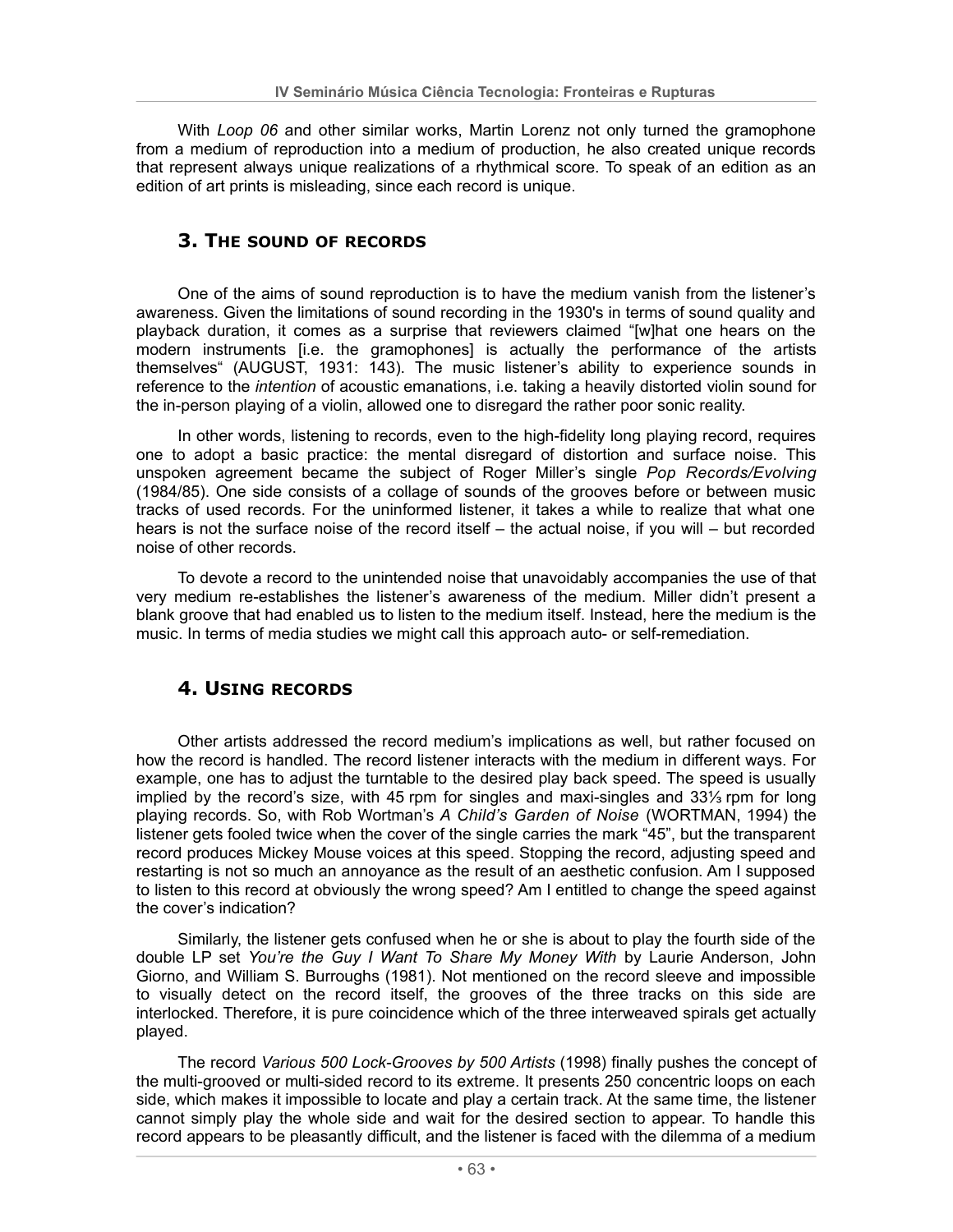that provides, and at the same time refuses, access to sound recordings.

#### **5. PERFORMING RECORDS**

The above described concepts of artists designing or changing the usage of records are close to turning the playing of a record into a performance. Rolf Großmann has rightly remarked that once the sound reproduction is considered the music itself and no longer refers to an original of a past performance, the playing of a reproduction becomes a second-order performance (GROSSMANN, 2008: 6). This is especially true for digital practices where playlists are automatically generated according to desired emotional stimuli or to meet the changing tempi of workout routines. A more anarchic social practice of second-order performance is jack sharing, where iPod users pluck their earphones into the iPod jacks of strangers, listen to their music for half a minute and walk off without a word being exchanged (c.f. KAHNEY, 2003).

In 1969, French composer Eliane Radique released the two-single set  $\Sigma = a = b = a + b$  of electronic music. The two records can be played at any speed (16, 33, 45, or 78 rpm) separately or simultaneously, synchronous or asynchronous. The listener is free to manipulate the levels on a mixing board.

With her  $\Sigma$  Eliane Radique turned the playing of a record unavoidably into a performance. Even if one chose to play only one of the two records and to not alter the volume, the decision at what speed to play the record needs to be considered an interpretation. This way, the notion of live music is introduced to living room record playing, and the illusion of reproducing a recorded performance is destroyed.



Fig. 2: Janek Schaefer, On/Off LP (2001). Single-sided LP record with two grooves: one centric, one eccentric. Originally intended to be played on a turntable with two pickup systems.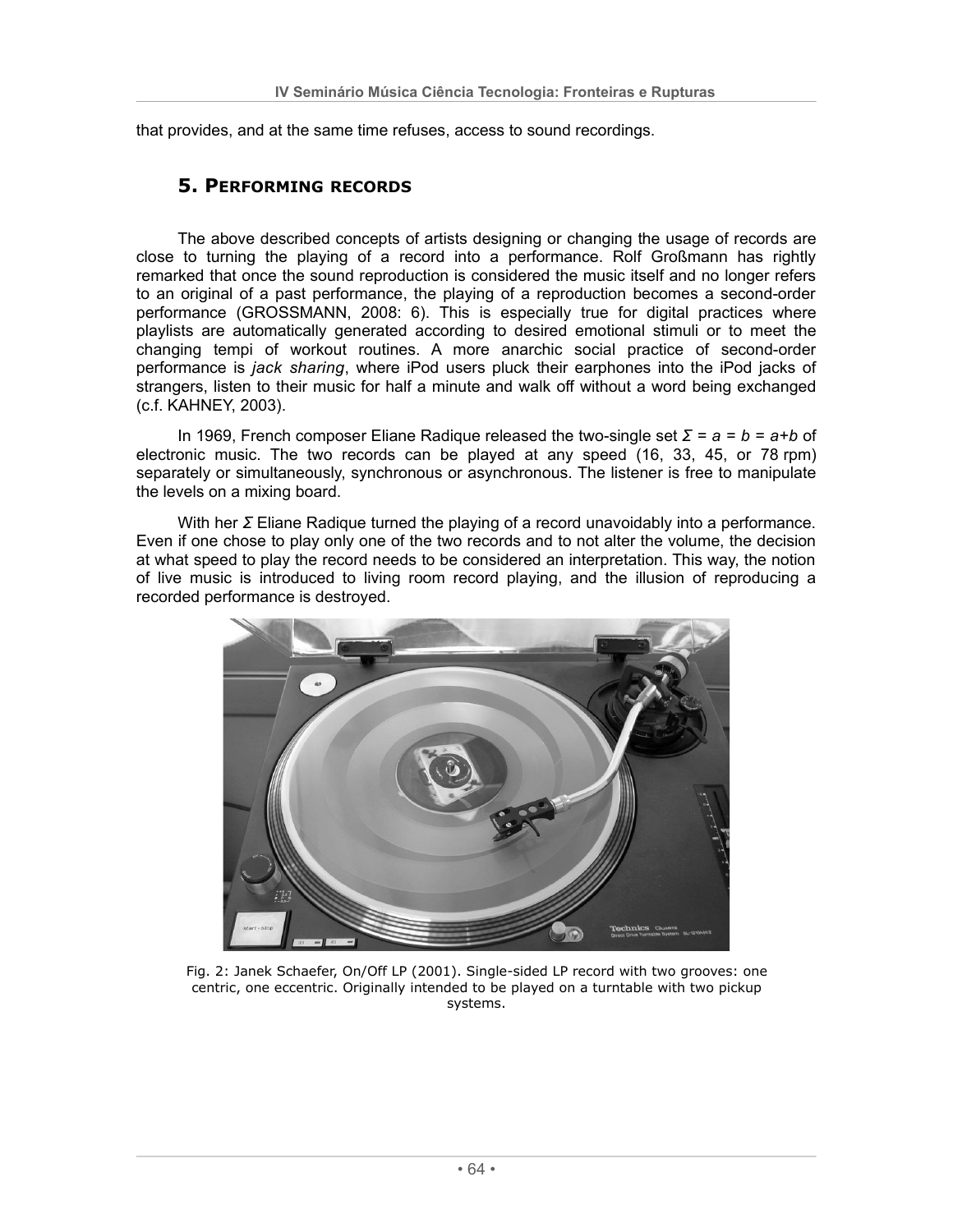Gramophone records can create the notion of live music even without a performer actively participating. For his On/Off LP (2001), British artist and composer Janek Schaefer cut the same signal of a dense electronic drone in two different grooves on one side of a record. One groove presents the common centric spiral, while the other was cut eccentric (Fig. 2). Originally intended to be played on a turntable with two pickup systems that allowed simultaneous playback forwards and backwards, one may play this record on any turntable at any speed.

The eccentric groove alters the signal during playback. Since the pickup system travels faster or slower on the groove depending on its position in relation to the hole in the center, we hear a sine wave shaped glissando on every rotation. This glissando is not recorded and reproduced, it is merely created live in each performance of the record.

# **6. UNIQUE RECORDS**

The last field of records to be considered here are unique records. While the concept of the gramophone record is usually tied to the notion of mass media, visual artists developed means to turn records into unique objects. In 1989, Christian Marclay installed 3,500 records on a gallery floor and invited visitors to step on them. The recordings of footsteps of different speeds in different rooms got scratched by footsteps and individually altered (MARCLAY, 1989).

Even more radical is Marclay's Record without a cover of 1985, re-issued in 1999. As its title suggests, the record was released without a cover or other means to protect its sensitive surface. Therefore, scratching the record that contains a re-mix of a large variety of other records is unavoidable. This is reminiscent of Roger Miller's recordings of grooves before and between tracks, where the surface noise of the record itself can at times not be distinguished from the recorded noise.



Fig. 3: Jonathan Monk, Surprise Records (2009). Issued in an edition of 100 unique found single records.

While Christian Marclay addressed the alteration of the record's surface that would make a given record unique, British artist Jonathan Monk focused on the aspect of context in record listening. For his Surprise Records, issued in 2009, Monk covered the labels of found singles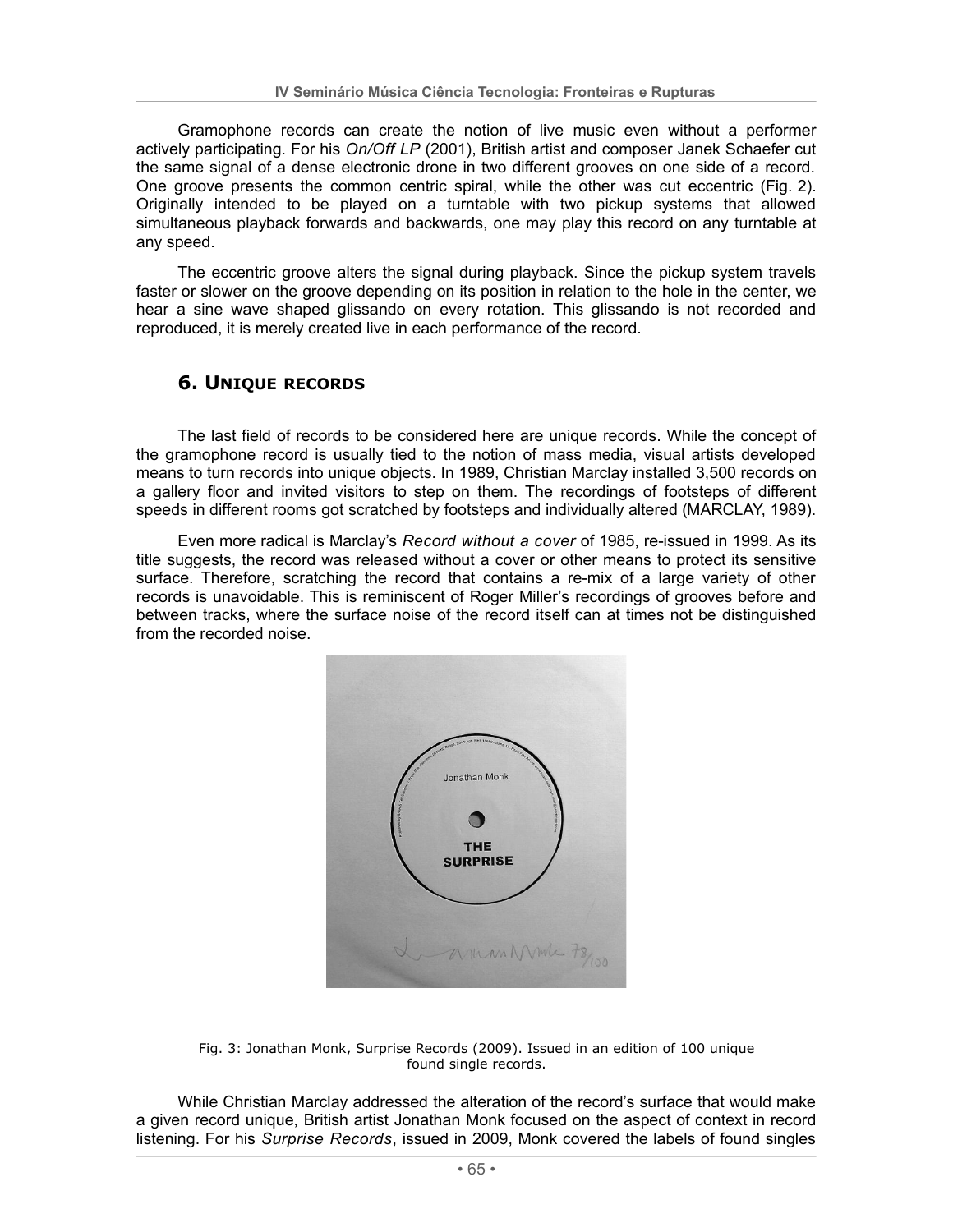with an anonymous sticker. This way, the listener does not know what music to expect, and if she or he is not familiar with the music encoded on the record, there is no chance to find out. The recorded music becomes de-contextualized, and the listener is deprived from any information other than the record's sounding reality.

## **7. CONCLUSION**

In this survey of media-specific artist records, I tried to point out the limitations of the common practice of media and performance studies alike to focus on mass media phenomena. Sound recording media do not reproduce a recorded performance, nor do they necessarily claim to do so. In a minute process of production, an artificial sound image is created that meets the media's specific requirements and is later subjected to various practices of reception. To influence, if not to control, these practices of perception may be in the artist's interest and may be achieved by means of various subtexts, internal or external to the medium and its content. Artist records, like sound recording media in general, do not reproduce. We are compelled to use and perform them; to create their reality as media-music.

### **8. REFERENCES**

- ADORNO, T. Current of Music: Elements of a Radio Theory [1939]. Edited by Robert Hullot-Kentor. Frankfurt am Main: Suhrkamp, 2006.
- ANDERSON, L. et al., You're the Guy I Want To Share My Money With. 2 LP. New York: Giorno Poetry Systems Records, GPS 020-GPS 021, 1981.
- AUGUST, G. "In Defense of Canned Music", Musical Quarterly, vol. 17, no. 1 (Jan. 1931), pp. 138-149.
- AUSLANDER, P. "Live from Cyberspace. Or, I Was Sitting at My Computer This Guy Appeared He Thought I Was a Bot", PAJ: A Journal of Performance and Art, vol. 4, no. 1 (Jan. 2002), pp. 16-21.
- CARPENTER, E. Oh, What a Blow That Phantom Gave Me! New York Chicago San Francisco: Holt, Rinehart and Winston, 1973.
- CHAVEZ, C. Toward a New Music. Music and Electricity. Translated by Herbert Weinstock. Edited by Roland Jackson. New York: W. W. Norton, 1937.
- GROSSMANN, R. "Abbild, Simulation und Aktion: Paradigmen der Medienmusik". Die Welt im Bild: Wirklichkeit im Zeitalter der Virtualität, edited by Bernd Flessner, pp. 238-259. Freiburg im Breisgau: Rombach, 1997.
- GROSSMANN, R. "The tip of the iceberg: laptop music and the information-technological transformation of music". Organised Sound, vol. 13, no. 1 (April 2008), pp. 5-11.
- HUTCHENS, J. "It Doesn't Have To Be 'Live"', New York Times, Jul 25, 1943, p. 7 (Sect. X).
- KAHNEY, L. "Feel Free to Jack Into My IPod". Wired, vol. 11, no. 11 (Nov. 2003). www.wired.com/gadgets/mac/news/2003/11/61242 (accessed Mai 12, 2009).
- LORENZ, M. Loop 06. LP. Zürich: Dumpf, LC20293, 2010.
- LORENZ, M. Email to Volker Straebel, Jan. 12, 2012.
- MANN, T. Doktor Faustus [1947]. Edited by Ruprecht Wimmer and Stephan Stachorski. Frankfurt am Main: Suhrkamp. 2007.
- MARCLAY, C. Footsteps. LP, eds. RecRec Music Switzerland and Shedhalle Zürich, RecRec 26, LC 7981, 1989.
- MARCLAY, C. Record without a cover [1985]. LP. Buena Park, Calif.: Erika Records, LSVO1, 1999.
- MILLER, R. Pop. Record / Evolving [1984/85]. Single. Lowell, Mass.: RRRecords, RRR-104, 1988.
- MOHOLY-NAGY, L. "Produktion Reproduktion", De Stijl, vol. 5, no. 7 (Juli 1922), pp. 98-100.
- MONK, J. The Surprise. Single. Edinburgh: Show and Tell Editions, 2005.
- RADIGUE, E. E=a=b=a+b [1969]. 2 singles. Sacramento, CA: Povertech Industries, PSP001, 2000.
- SCHAEFER, J. On/Off LP. AudiOh Recordings, AudiOh 09, 2001.